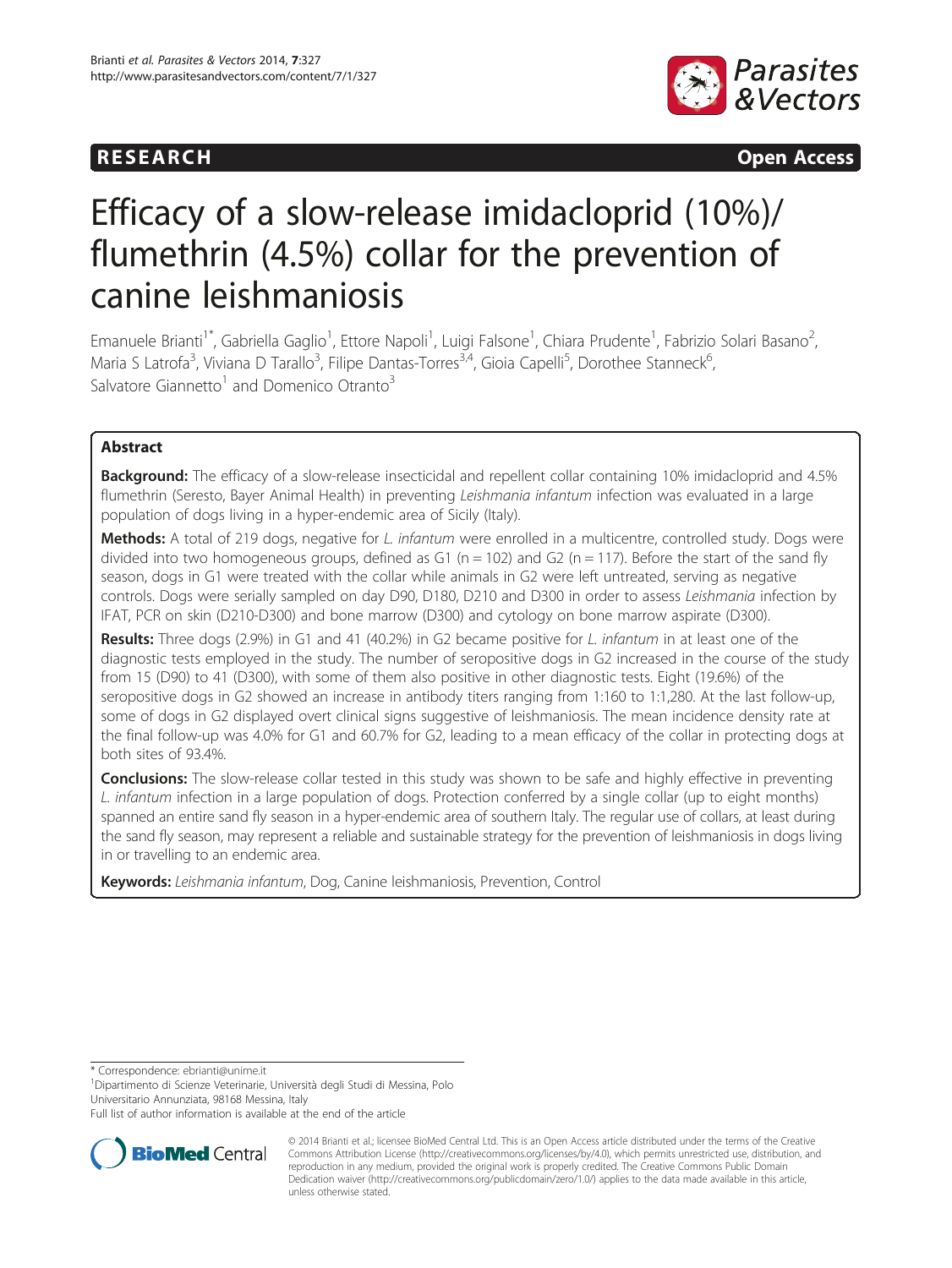# Background

Canine leishmaniosis (CanL), caused by protozoa of the genus Leishmania (Kinetoplastida: Trypanosomatidae), occurs globally and is transmitted through the bites of phlebotomine sand flies (Diptera: Psychodidae) [[1](#page-8-0)]. Leishmania infantum is the most important aetiological agent of CanL, and responsible for visceral and cutaneous leishmaniosis in humans in Eurasia and America [[2](#page-8-0)], with an estimated 8.5/100,000 new cases per year in southern European countries (including Turkey) [[3,4](#page-8-0)]. Over the past two decades, the disease has spread northwards from southern Europe [[2,5](#page-8-0)] as a result of several factors such as changes in the distribution of phlebotomine sand fly vectors [[6\]](#page-8-0), increased movement of dogs from Mediterranean to central and northern regions [[7\]](#page-8-0), and lack of effective control measures [[3,8](#page-8-0)]. Dogs act as reservoir hosts, and the association between CanL and human leishmaniosis has been proven in areas where sand flies are present [\[1-3](#page-8-0)]. In particular, dogs with overt clinical signs act as the most important reservoir of L. infantum and play a major role in the epidemiology of the infection [\[9](#page-8-0)-[11](#page-8-0)]. Therefore, although anti-Leishmania treatment of infected dogs reduces clinical signs and parasite load, it does not completely inhibit infection by sand flies [[12\]](#page-8-0).

Over the last few decades, several attempts have been made to improve control strategies and to develop reliable and cost-effective preventive measures in dogs [\[13](#page-8-0)]. For example, newly developed vaccines have shown efficacy in preventing the progression of active infection and disease [\[14-17](#page-8-0)]. Nonetheless, the prevention of sand fly bites through the use of repellent and insecticidal compounds in different formulations (e.g. spot-on, spray, impregnated collars) is regarded as the most effective method of avoiding L. infantum infection in dogs [[1,10,13\]](#page-8-0) and therefore potentially reducing the risk for human infection [\[18\]](#page-8-0). Several pyrethroid-based compounds have been shown to be effective against Leishmania infection in dogs living in endemic areas [\[19-23](#page-8-0)]. Recently, a polymer matrix collar containing a combination of 10% imidacloprid and 4.5% flumethrin (Seresto®, Bayer Animal Health), referred to in the following as the "collar", has been licensed for use in dogs and cats [[24\]](#page-8-0). This collar conferred long-term protection (eighth months) against ticks and fleas [\[25,26\]](#page-8-0) and was successful in preventing the transmission of tick-borne pathogens [[27](#page-8-0)-[29\]](#page-9-0). Although the collar is not currently registered against sand flies, a single preliminary field trial showed its potential for the control of CanL in young dogs from an endemic area [[30\]](#page-9-0). Thus, this study investigates the efficacy of the collar in the prevention of infection by L. infantum in dogs of different ages living in two heavily populated shelters located in a hyper-endemic area of the Mediterranean basin.

#### **Methods**

### Ethical statement

A negative-controlled and multicentre study was conducted according to the principles of Good Clinical Practice (VICH GL9 GCP, 2000 [http://www.ema.europa.eu/](http://www.ema.europa.eu/docs/en_GB/document_library/Scientific_guideline/2009/10/WC500004343.pdf) [docs/en\\_GB/document\\_library/Scientific\\_guideline/2009/](http://www.ema.europa.eu/docs/en_GB/document_library/Scientific_guideline/2009/10/WC500004343.pdf) [10/WC500004343.pdf](http://www.ema.europa.eu/docs/en_GB/document_library/Scientific_guideline/2009/10/WC500004343.pdf)) and the guideline on Statistical Principles for Veterinary Clinical Trials (VICH CVMP/ 816/00, 2000 [http://www.ema.europa.eu/docs/en\\_GB/doc](http://www.ema.europa.eu/docs/en_GB/document_library/Scientific_guideline/2012/01/WC500120834.pdf)[ument\\_library/Scientific\\_guideline/2012/01/WC500120834.](http://www.ema.europa.eu/docs/en_GB/document_library/Scientific_guideline/2012/01/WC500120834.pdf) [pdf](http://www.ema.europa.eu/docs/en_GB/document_library/Scientific_guideline/2012/01/WC500120834.pdf)). The study design and the experimental procedures were approved and authorized by the Italian Ministry of Health (authorization number DGSAF/297-03/04/2012).

#### Study sites

Dogs were housed in two private animal shelters in Sicily (southern Italy), i.e. Messina (N 38.241624°E 15.522016° altitude 520 m), and Augusta (N 37.239034°E 15.135016° altitude 394 m), referred to as site 1 (S1) and site 2 (S2), respectively. The study sites were located in a hyper-endemic area for L. infantum [\[2,5](#page-8-0)], where the presence of competent sand fly vectors was reported [\[31,32](#page-9-0)]. At site S1 approximately 450 dogs were housed in 124 pens measuring 18.4 or 54  $m<sup>2</sup>$  (Figure 1). Study dogs were housed in pens with a concrete or mixed (concrete and fine gravel) floor, with the pens separated by aluminum composite mesh panels. Site 2 housed approximately 530 dogs in 38 mixed-floor pens each measuring about  $100 \text{ m}^2$ . Pens in S2 were separated by iron wire mesh  $(1\times1$  cm). In both facilities all the dogs had an adequate covered resting area with dog beds and an open area outside. Dogs in each pen had daily access to wide, shared runs, and were fed with commercial dry dog food and tap water.

#### Study design and experimental procedures

In March 2012, before enrolment, a total of 455 dogs  $(S1 = 144, S2 = 311)$  were screened for circulating anti-L. infantum antibodies using an indirect immunofluorescent antibody test (IFAT) and/or a rapid ELISA test (see



Figure 1 Landscape of the Messina shelter (site S1) in which approximately 450 dogs were housed.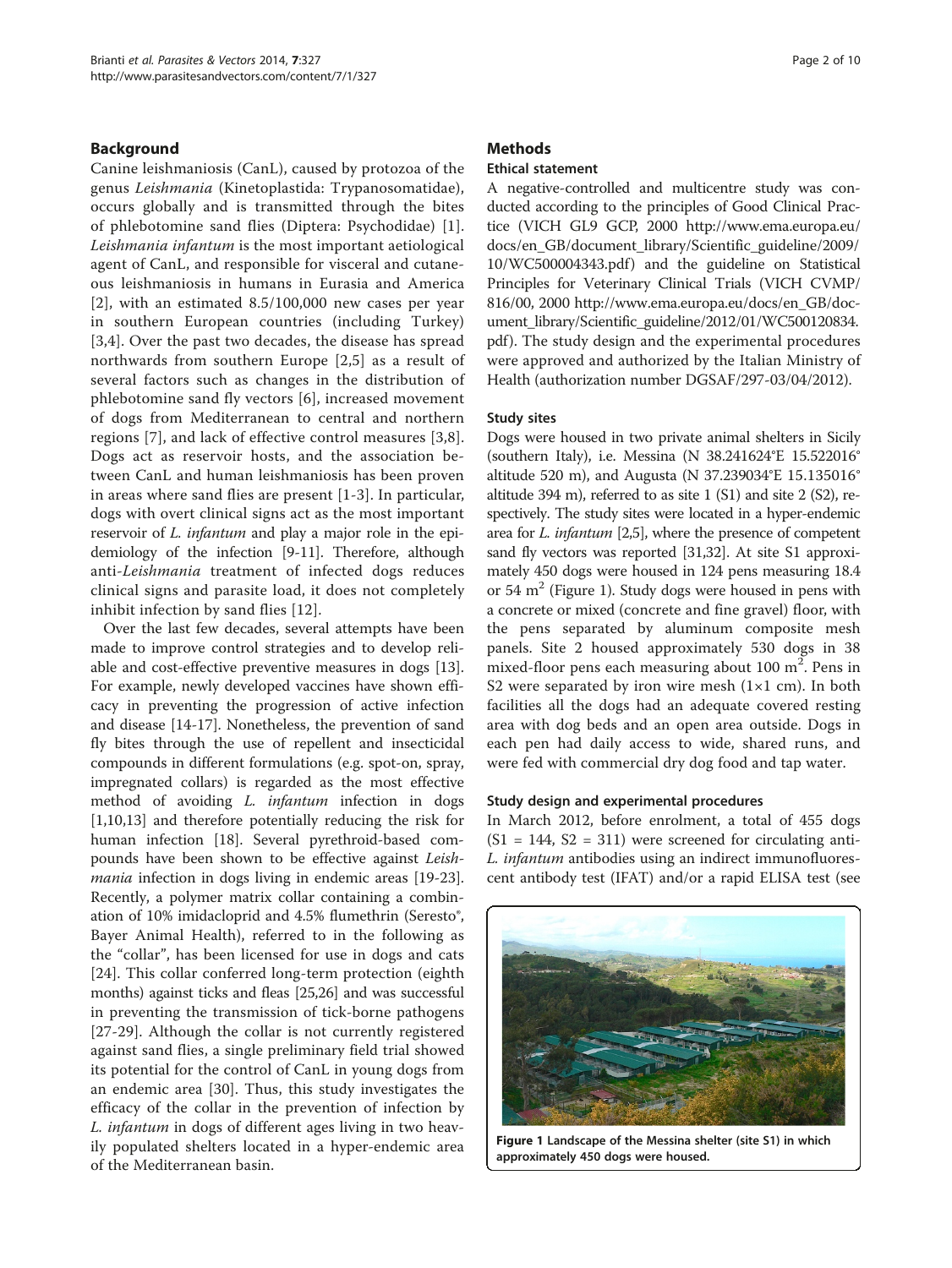below). Only dogs negative at screening were considered as candidates for inclusion in the study. In April-May 2012 (Day 0) these animals were physically examined and weighed, and blood, skin and bone marrow samples were collected (see below). Dogs fulfilling the inclusion criteria (normal general health,  $\geq$  7 weeks of age, not treated with ectoparasiticidal products or immunosuppressive drugs in the preceding months, and negative for L. infantum at serology (IFAT) and in skin and bone marrow PCR and cytology on bone marrow smears from samples collected at the time of inclusion) were enrolled in the study. Included dogs were identified using the microchip code and assigned to one of the two groups, G1 and G2, using a random treatment allocation plan. Randomization was conducted pen-wise instead of allocating single dogs in order to avoid animals from both groups being in physical contact in one pen and active ingredient possibly being transferred from treated to untreated dogs. On the day of inclusion (D0) imidacloprid 10% + flumethrin 4.5% collars were fitted to dogs in G1 on the basis of their body weight (i.e., small collar:  $\langle 8 \text{ kg/large}$  collar:  $> 8 \text{ kg}$ , while dogs in G2 were left untreated and served as negative controls.

Animals were followed up on days 90, 180, 210 and 300 after inclusion. At each follow-up dogs were physically examined and blood, skin and bone marrow samples were collected as shown in Table 1. The collars were worn from day 0 to 210 and were replaced only if they were lost or if the animal's weight increased above the threshold of 8 kg. On day 210 the collars were removed from the dogs in group G1 and not replaced. All dogs included in the study were observed daily for any changes in their health. The use of other ectoparasiticides on dogs or in the environment was not allowed throughout the study period. However, individual treatments were authorized when heavy tick or flea infestations occurred. Due to the nature of the investigational veterinary product (collar), blinding was applicable only for the personnel that performed laboratory analyses.

# Sampling and diagnostic procedures

Blood samples of approximately 5 mL were collected in vacuum tubes from the brachial or jugular vein, immediately transferred into cooled storage (+4°C), left to

clot, and centrifuged (1,700 rpm for 10 minutes). The resulting serum was collected in individual microtubes. Skin tissue samples (about  $0.5 \text{ cm}^2$ ) were collected from the interscapular region and stored in individual microtubes containing 1 mL of phosphate buffer saline (PBS) solution. Bone marrow was sampled by an aspiration technique from the iliac crest using Rosenthal needles (16 or 18 gauge) and stored in the same way as blood and skin samples. In addition, bone marrow samples were smeared on slides for cytological examination for L. infantum amastigotes. Microtubes containing sera, skin and bone marrow samples were stored at −20°C until analysis.

Serum samples were tested for circulating anti-L. infantum antibodies by IFAT using a cut-off of 1:80 as described elsewhere [[23](#page-8-0)]. Positive sera were also titrated using serial dilutions until negative. In addition, in order to reduce the risk of enrolling potentially infected dogs, serum samples collected at the preliminary screening were tested using 1:40 as cut-off. PCR for the amplification of Leishmania DNA was performed on bone marrow and skin samples. Total DNA was extracted using the QIAampDNA Micro Kit (Qiagen, GmbH, Hilden, Germany) and the Genomic DNA Purification Kit (Gentra Systems, Minnesota, USA), respectively, and a fragment of *L. infantum* kinetoplast DNA minicircle was amplified using the MC1/MC2 primer set [[33](#page-9-0)]. Amplicons were resolved in ethidium bromidestained (2%) agarose gels (Gellyphor, Italy) and sized by comparison with markers in the Gene Ruler™ 100 bp DNA Ladder (MBI Fermentas, Lithuania). Gels were photographed using a digital documentation system (Gel Doc 2000, BioRad, UK). Bone marrow smears were stained with MGG Quick Stain (Bio-Optica, Italy) and microscopically examined for L. infantum amastigotes. Each smear was examined for about 10 minutes under light microscopy (100 microscopic fields) using a 100× oil immersion objective.

# Entomological survey of sand fly activity

Light traps were used to assess the species and activity of sand flies in the investigated shelters. Starting from May 2012, two traps were placed biweekly in each shelter 50 cm above the ground before sunset (6:00 p.m.) and left

Table 1 Study calendar and samples collected at the scheduled visits from screened/included dogs

| Study day                     | Date                   | <b>Physical examination</b> | Collar                   | <b>Blood</b> | <b>Skin</b>    | <b>Bone marrow</b> |  |
|-------------------------------|------------------------|-----------------------------|--------------------------|--------------|----------------|--------------------|--|
| Preliminary Screening         | March-April 2012       | $^{+}$                      |                          |              | $\overline{a}$ |                    |  |
| Inclusion (D0)                | April-May 2012         | $^{+}$                      | Application              | $^+$         |                | $^+$               |  |
| Follow-up $(D90 \pm 10)$      | July-August 2012       | $^+$                        | -                        |              |                |                    |  |
| Il Follow-up $(D180 \pm 10)$  | October-November 2012  | $^{+}$                      | $\overline{\phantom{a}}$ |              | -              |                    |  |
| III Follow-up $(D210 \pm 10)$ | November-December 2012 | $^{+}$                      | Removal                  |              |                |                    |  |
| IV Follow-up $(D300 \pm 10)$  | February-March 2013    | $^{+}$                      | -                        | $^+$         | $^+$           |                    |  |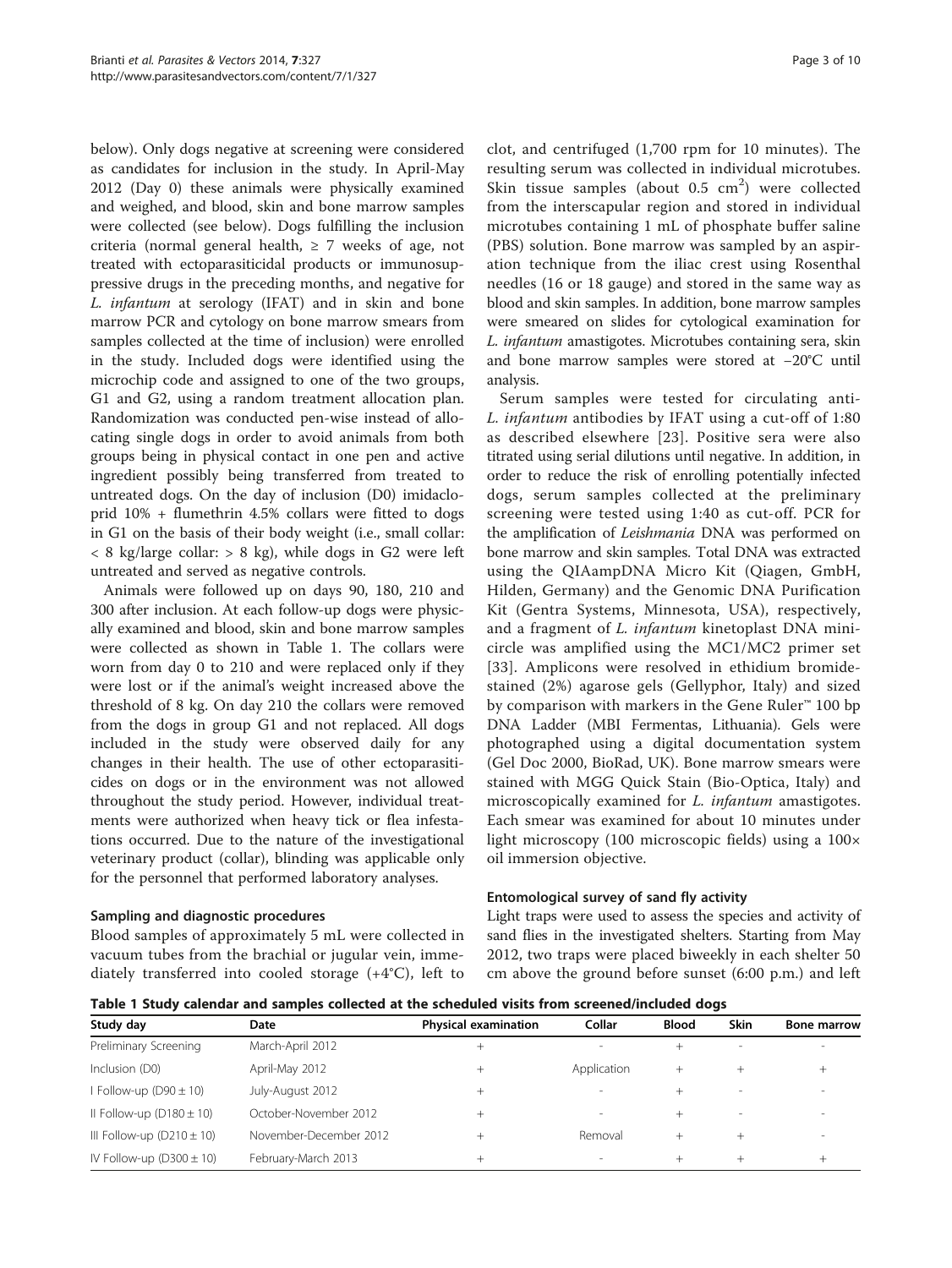in situ for 12 hours (6:00 a.m.) [\[32](#page-9-0)]. Monitoring activity was suspended after three consecutive negative trappings. Sand flies captured and grouped by shelter and collection day were counted and the species were identified using morphological keys [\[34](#page-9-0),[35\]](#page-9-0).

#### Statistical analysis

The minimum sample size per group  $(n = 107)$ , was determined by Win-Episcope 2.0 [[36](#page-9-0)] based on an expected incidence of 1% and 10% in G1 and G2, respectively (power = 90% and confidence level = 95%). The homogeneity of the groups was calculated retrospectively on day 0 baseline characteristics such as sex, age, coat length and body weight using a Chi-square test or Fisher's exact test for qualitative data (sex, coat length) and analysis of variance (ANOVA) for quantitative data (age and weight). Since the objective of the study was to define the efficacy of the treatment in preventing L. infantum infection, negative dogs were defined as those that were negative in any of the diagnostic tests used (IFAT, PCR of skin and bone marrow tissues, cytology of bone marrow aspirate) throughout the study. The efficacy evaluation was based on the comparison of the incidence of L. infantum-infected dogs in the two treatment groups. Incidence was calculated as the annual crude incidence (i.e. considering only the results of the final sampling regardless of what happened in between) as follows: annual crude incidence = number of dogs newly infected with L. infantum/(number of negative dogs initially enrolled – number of lost or dead  $\text{dogs}$ ) × 100. To overcome the problem of dogs lost to follow-up during the study, the incidence of infection was also calculated using the incidence density rate (IDR) [[37\]](#page-9-0). IDRs were calculated at each follow-up as the number of newly infected dogs in any diagnostic test, divided by the number of dog-months of follow-up (i.e. the number of months between the previous and the current assessment for each dog at risk for L. infantum infection). Dogs tested only once (e.g. lost, dead) did not contribute at any time to the incidence calculation. Final IDRs were then expressed per year.

The efficacy (%) of the collar in preventing L. infantum infection was calculated using the formula: % protection = (% of positive dogs in group G2 - % of positive dogs in group G1)/(% of positive dogs in group G2)  $\times$  100. The percentage of positive dogs was calculated as the IDR. The significance of the efficacy (i.e. the significance of the difference between IDRs in collared and noncollared dogs) was tested using the Chi-square test.

# Results

At the preliminary screening 355 (78%) out of 455 dogs tested serologically negative for circulating anti-L. infantum antibodies (Table 2). The percentage of

|                                   | Study site     |                |  |  |
|-----------------------------------|----------------|----------------|--|--|
|                                   | Messina (S1)   | Augusta (S2)   |  |  |
| Number of screened animals        | 144            | 311            |  |  |
| Mean age (months)/range           | 48.5/3-108     | 38.1/2-120     |  |  |
| Coat length (%) short/medium/long | 50.0/35.4/14.6 | 52.7/35.6/11.7 |  |  |
| Sex (%) female/male               | 52.8/47.2      | 60.8/39.2      |  |  |
| FI ISA Positive                   | 15/144 (10.4%) | 33/311 (10.6%) |  |  |
| <b>IFAT Positive</b>              | 11/50 (22.0%)  | 69/268 (25.7%) |  |  |
| ELISA and/or IFAT positive        | 21/144 (14.6%) | 79/311 (25.4%) |  |  |

Table 2 Results of screening for the presence of circulating anti-Leishmania infantum antibodies

seropositive dogs was higher  $(p > 0.05)$  in S2 (25.4%; 79/311) than in S1 (14.6%; 21/144). On Day 0, 279  $(G1 = 135, G2 = 144)$  dogs were enrolled; however, 60 dogs  $(G1 = 33, G2 = 27)$  were excluded from the study because they were either positive to serology and/or PCR on samples collected at day  $0$  (G1 = 26, G2 = 22), reluctant to keep the collar  $(G1 = 3)$ , given for adoption  $(G2 = 1)$ , dead before first follow-up visit  $(G1 = 2)$ ,  $G2 = 4$ ) or because a history of leishmaniosis was reported (G1 = 2). Thus, a total of 219 (G1 = 102, G2 = 117) dogs were kept in the study and included in the calculation of efficacy. These dogs were homogeneously distributed  $(p > 0.05)$  with respect to sex, coat length, age and weight (Table [3\)](#page-4-0). In the course of the study,  $29$  (G1 = 16,  $G2 = 13$ ) were lost to follow-up at different time-points due to a fatal outcome of aggression (fights)  $(G1 = 11,$  $G2 = 12$ ), renal failure  $(G2 = 1)$ , or they were excluded because they lost the collar more than 3 times  $(G1 = 5)$ .

In treated animals, collars were replaced if the dog's weight increased above the 8 kg threshold  $(n = 8)$ , or because they were damaged or lost on one  $(n = 10)$  or more  $(n = 3)$  occasions.

Overall, three dogs (2.9%) in G1 and 47 (40.2%) in G2 tested positive for *L. infantum* in at least one of the diagnostic tests employed in the study. The number of seropositive dogs in G2 increased in the course of the study from 15 (first follow-up) to 41 (fourth follow-up), with some of them  $(n = 19; 40.4%)$  also positive in PCR on skin and/or bone marrow and/or in cytology on bone marrow aspirate (Table [4](#page-5-0)). All dogs except for one that had an initial seroconversion remained positive until the end of the study. Eight of the seropositive dogs (19.6%) in G2 showed an increase in antibody titers ranging from 1:160 to 1:1,280. Of the seropositive dogs in G1, two were found to be positive since the second followup, while the third tested serologically positive at the last follow-up (Table [4\)](#page-5-0). At the last follow-up, some of the positive dogs in G2 displayed overt clinical signs suggestive of CanL, with lymph node enlargement ( $n = 28$ ;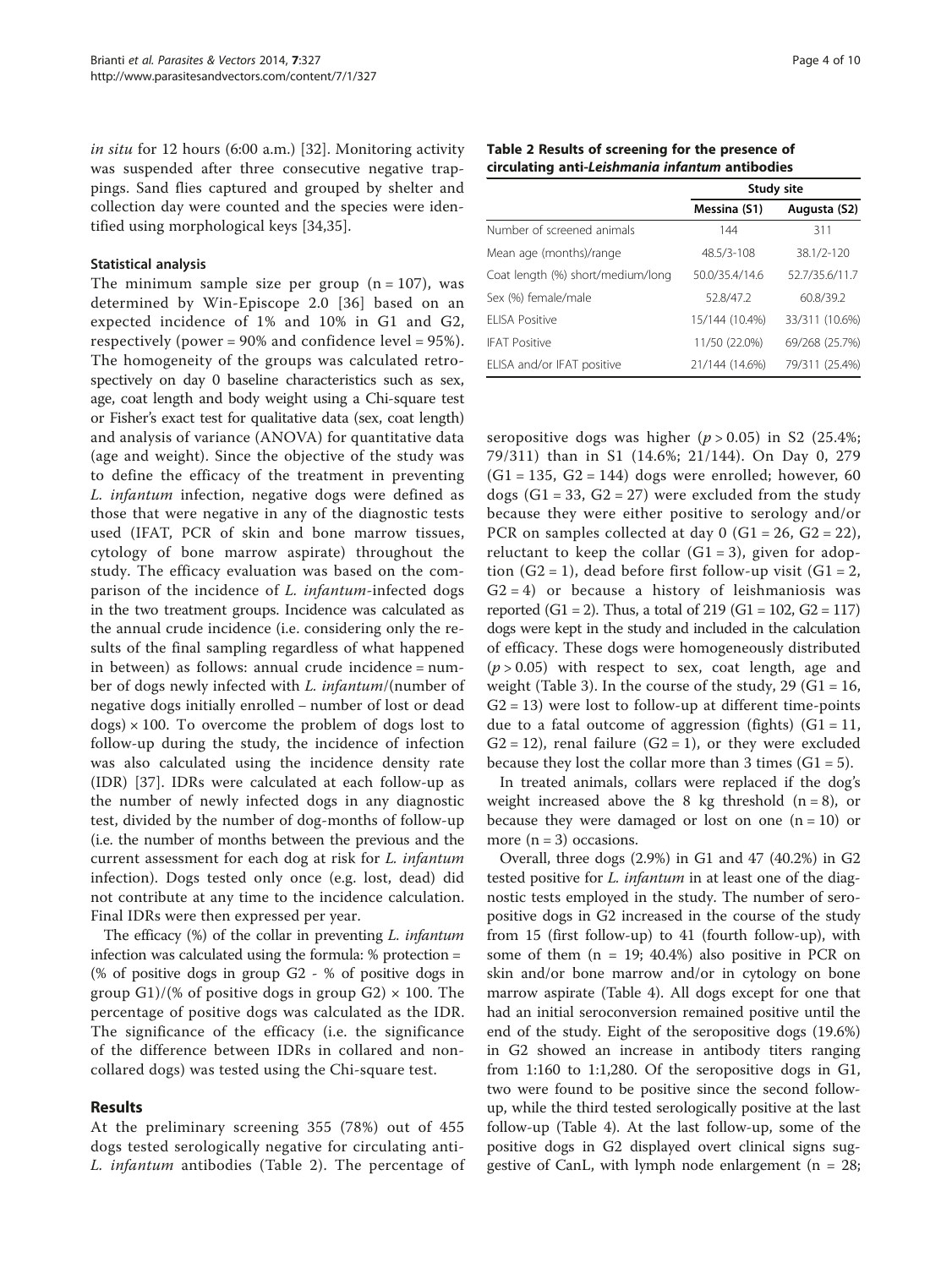|                         | All sites   |                | Messina (S1)  |             | Augusta (S2)  |               |                |
|-------------------------|-------------|----------------|---------------|-------------|---------------|---------------|----------------|
|                         | G1          | G <sub>2</sub> | <b>Total</b>  | G1          | G2            | G1            | G <sub>2</sub> |
| Number of included dogs | 102         | 117            | 219           | 35          | 38            | 67            | 79             |
| Mean age (months)/range | 30.7/2-96   | 29.5/2-84      | $30.1/2 - 96$ | 29.9/3-84   | $31.3/3 - 72$ | $31.1/2 - 96$ | 28.6/2-84      |
| Sex (%) female/male     | 55.9/44.1   | 65.0/35.0      | 60.7/39.3     | 60.0/40.0   | 52.6/47.4     | 53.7/46.3     | 70.9/29.1      |
| Weight (kg)/range       | 19.3/3.8-41 | 19.2/4.1-47    | 19.3/3.8-41   | 19.6/7.5-41 | 21.5/6.9-47   | 19.2/3.8-35   | 18.1/4.1-38    |
| Coat length (%)         |             |                |               |             |               |               |                |
| Short                   | 55.8        | 53.0           | 54.3          | 51.5        | 50.0          | 58.2          | 54.4           |
| Medium                  | 32.3        | 35.0           | 33.8          | 28.5        | 36.8          | 34.3          | 34.1           |
| Long                    | 11.9        | 12.0           | 11.9          | 20.0        | 13.2          | 7.5           | 11.5           |

<span id="page-4-0"></span>Table 3 Characteristics of dogs included in the study

68.3%) and dry exfoliative dermatitis ( $n = 6$ ; 14.6%) being the most frequent signs (Figure [2](#page-7-0)).

The annual crude incidence calculated using dogs that remained in the study until the last scheduled follow-up (D300) was 3.5% (3/86) and 39.4% (41/104) for G1 and G2, respectively ( $p < 0.001$ ). The IDRs for each group at each follow-up are shown in Table [5.](#page-7-0) The mean IDR at the final follow-up was 4.0% for G1 and 60.7% for G2. Hence, the mean efficacy of the collar in protecting dogs from L. infantum infection was 93.4% ( $p < 0.01$ ), ranging from 90.5% to 100% at site S2 and S1, respectively. No adverse events or side effects related to the collars were observed in treated dogs. Severe tick infestations were recorded in 38 dogs in G2; these animals were individually treated by manual removal  $(n = 17)$  or with non-repellent individual ectoparasiticide product, i.e. Frontline spot-on, Merial SAS ( $n = 21$ ).

Sand flies  $(n = 700)$  were captured from the end of May 2012 until the first week of November 2012 (S1), and from the end of June until October (S2). At both sites Sergentomyia minuta was the best-represented species (433 females and 83 males; 73.7%), followed by Phlebotomus perniciosus (84 males and 35 females; 16.9%), Phlebotomus perfiliewi (42 females and 13 males; 7.9%) and Phlebotomus neglectus (7 females and 2 males; 1.3%). A single female specimen of Phlebotomus sergenti was captured at site S2. The largest number  $(n = 327)$  of sand flies was captured in September, while the majority of *P. perniciosus* specimens were collected in August ( $n = 21$ ), September ( $n = 40$ ) and October ( $n = 25$ ), respectively.

#### **Discussion**

The slow-release collar tested in this study proved to be safe and highly effective (mean efficacy at the final follow-up =  $93.4\%$ ) in preventing *L. infantum* infection in dogs living in an area hyper-endemic for CanL. A single preliminary field trial suggested the high potential of this collar in preventing CanL in young dogs never exposed to a transmission season [[30\]](#page-9-0). In the present study we confirmed and extended this knowledge by

testing the collar in a larger and heterogeneous dog population from an area hyper-endemic for CanL. The hyperendemicity of both study sites was confirmed by the annual incidence (39.4%) and the mean IDR (60.7%) recorded in the control dogs at the last followup, which are the highest ever recorded in southern Italy [\[19-21,23](#page-8-0),[30,38](#page-9-0)-[40](#page-9-0)]. This might be due to the simultaneous presence of diseased animals and susceptible unprotected dogs in the two shelters, along with the presence of competent sand fly species. In addition, according to the results of the preliminary screening, a large number of apparently healthy but seropositive dogs were present at both study sites  $(S1 = 14.6\%; 21/$ 144 and S2 = 25.4%; 79/311).

In the course of the study, a total of 47 (40.2%) out of the 117 uncollared dogs tested positive at least in one of the four follow-up investigations. The majority of these dogs were positive only on serology while others  $(n = 19/47; 40.4%)$  displayed an active infection, being simultaneously positive by different diagnostic methods (serology, PCR and cytology). The status of active infection was also corroborated by the increase in the antibody titers recorded in eight dogs (19.6%). It is known that, once established in dogs, L. infantum infection progresses over a variable period of time through different clinical presentations [[7](#page-8-0)[,38](#page-9-0),[40\]](#page-9-0), although in the 12 months post infection the majority of dogs do not display a clinical condition [\[40](#page-9-0)]. Accordingly, in the present study, while lymph-node enlargement was the clinical sign most frequently found (68.3%) in serologically positive dogs, other signs such as dry exfoliative dermatitis and weight loss were observed at the last follow-up in 14.6% and 2.4% of dogs, respectively.

Among the collared dogs, only three animals became seropositive for *L. infantum*. Although seropositive, these animals did not show clinical signs suggestive of CanL. These three dogs were housed at site S2, where the highest IDR of the infection (63.9%) in control dogs was registered at the last follow-up. This might explain the high parasitic pressure at site S2, which ultimately led to a percentage of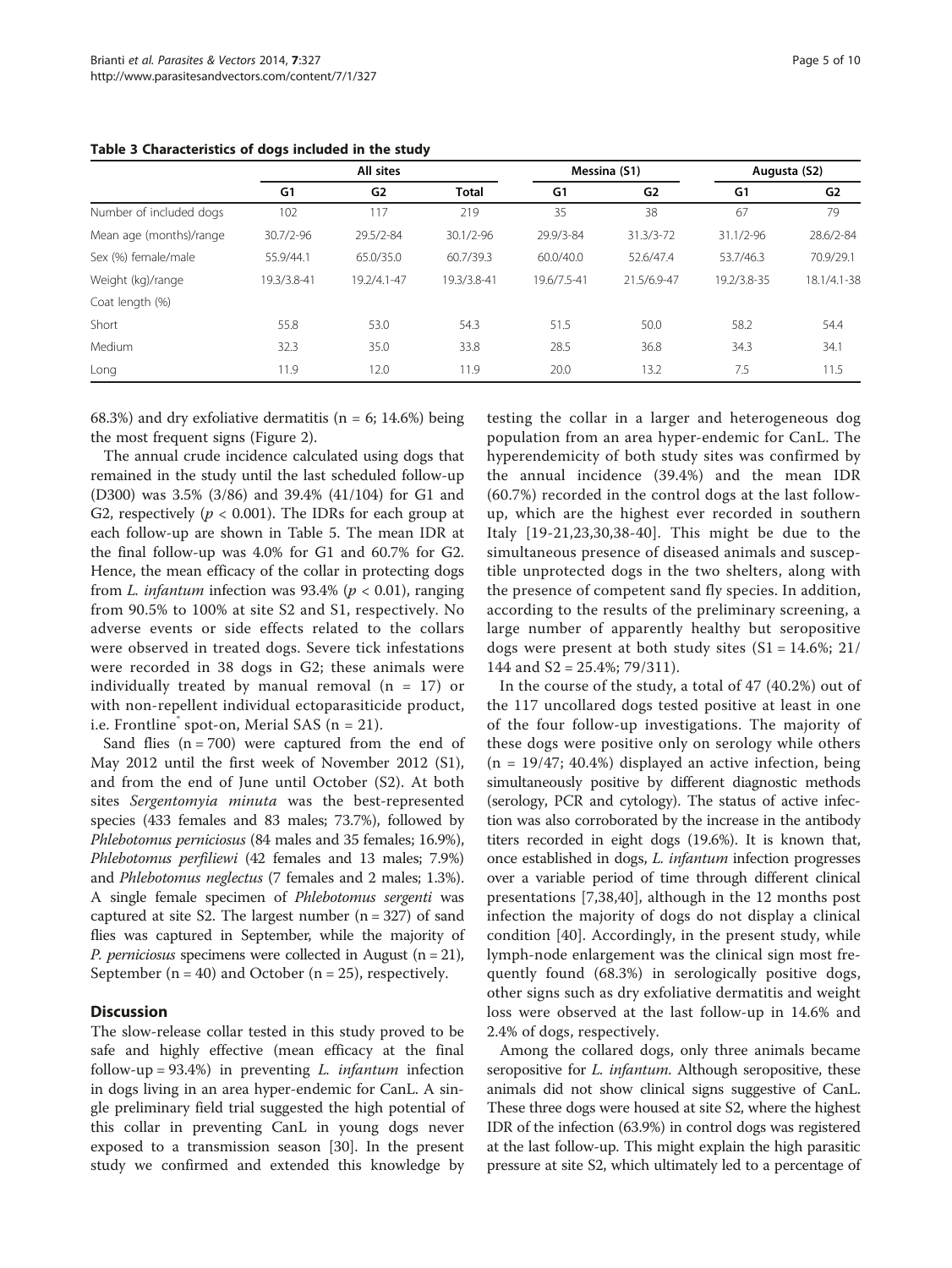| ID/<br>Group   |        | Il Follow-up (October-Nov. 2012)<br>I Follow-up (July-Aug. 2012) |                          | III Follow-up (November- Dec. 2012) |          | IV Follow-up (February-March 2013) |          |                 |                          |
|----------------|--------|------------------------------------------------------------------|--------------------------|-------------------------------------|----------|------------------------------------|----------|-----------------|--------------------------|
|                | Site   | Serology                                                         | Serology                 | Serology                            | PCR skin | Serology                           | PCR skin | PCR bone marrow | Cytology                 |
| G1             | 042/S2 | negative                                                         | negative                 | negative                            | negative | 1:80                               | negative | negative        | negative                 |
| G1             | 261/S2 | negative                                                         | 1:80                     | 1:160                               | negative | 1:160                              | negative | negative        | positive                 |
| G1             | 310/S2 | negative                                                         | 1:80                     | 1:320                               | negative | 1:320                              | negative | negative        | positive                 |
| G2             | 073/S2 | 1:80                                                             | 1:80                     | 1:80                                | negative | 1:80                               | negative | negative        | negative                 |
| G <sub>2</sub> | 081/S2 | negative                                                         | negative                 | 1:80                                | negative | 1:80                               | positive | negative        | positive                 |
| G <sub>2</sub> | 083/S2 | 1:80                                                             |                          | $\overline{\phantom{a}}$            |          | $\overline{\phantom{a}}$           |          |                 | $\overline{\phantom{a}}$ |
| G <sub>2</sub> | 086/S2 | negative                                                         | 1:80                     | 1:80                                | negative | 1:80                               | negative | positive        | positive                 |
| G <sub>2</sub> | 092/S2 | negative                                                         | 1:80                     | negative                            | negative | negative                           | negative | negative        | negative                 |
| G <sub>2</sub> | 093/S2 | negative                                                         | negative                 | 1:80                                | negative | 1:80                               | negative | negative        | positive                 |
| G <sub>2</sub> | 106/S2 | negative                                                         | negative                 | 1:80                                | negative | 1:80                               | negative | negative        | positive                 |
| G <sub>2</sub> | 109/S2 | 1:80                                                             | 1:80                     | 1:80                                | negative | 1:80                               | positive | negative        | negative                 |
| G <sub>2</sub> | 111/S2 | negative                                                         | negative                 | 1:80                                | negative | 1:80                               | negative | negative        | positive                 |
| G2             | 112/S2 | negative                                                         | negative                 | 1:80                                | negative | 1:80                               | positive | negative        | positive                 |
| G <sub>2</sub> | 140/S2 | 1:80                                                             | 1:80                     | 1:80                                | negative | 1:80                               | positive | negative        | positive                 |
| G <sub>2</sub> | 142/S2 | 1:80                                                             |                          |                                     |          |                                    |          |                 |                          |
| G <sub>2</sub> | 157/S2 | 1:80                                                             | $\overline{\phantom{a}}$ | $\frac{1}{2}$                       |          |                                    |          |                 | $\overline{\phantom{a}}$ |
| G <sub>2</sub> | 158/S2 | 1:80                                                             | 1:80                     | 1:160                               | positive | 1:1,280                            | positive | negative        | negative                 |
| G2             | 163/S2 | negative                                                         | negative                 | 1:80                                | positive | 1:160                              | positive | negative        | negative                 |
| G <sub>2</sub> | 164/S2 | negative                                                         | negative                 | 1:80                                | negative | 1:80                               | negative | negative        | negative                 |
| G <sub>2</sub> | 168/S2 | negative                                                         | negative                 | negative                            | negative | 1:80                               | positive | negative        | negative                 |
| G <sub>2</sub> | 173/S2 | 1:80                                                             | 1:80                     | 1:80                                | negative | 1:80                               | negative | negative        | negative                 |
| G2             | 175/S2 | negative                                                         | negative                 | 1:80                                | negative | $\sim$                             |          |                 |                          |
| G <sub>2</sub> | 177/S2 | negative                                                         | negative                 | 1:80                                | negative | 1:80                               | negative | negative        | negative                 |
| G2             | 178/S2 | negative                                                         | negative                 | negative                            | negative | 1:80                               | negative | negative        | negative                 |
| G <sub>2</sub> | 179/S2 | negative                                                         | negative                 | 1:80                                | negative | 1:160                              | negative | negative        | positive                 |
| G <sub>2</sub> | 192/S2 | negative                                                         | negative                 | 1:80                                | negative | 1:80                               | negative | negative        | negative                 |
| G <sub>2</sub> | 201/S2 | negative                                                         | negative                 | 1:80                                | positive | 1:160                              | negative | positive        | negative                 |
| G2             | 204/S2 | 1:80                                                             | 1:80                     | 1:80                                | negative | 1:80                               | negative | negative        | negative                 |
| G2             | 208/S2 | 1:80                                                             | 1:80                     | 1:80                                | negative | 1:80                               | positive | negative        | negative                 |
| G <sub>2</sub> | 216/S2 | 1:80                                                             | 1:80                     | 1:80                                | negative | 1:80                               | negative | negative        | negative                 |
| G <sub>2</sub> | 237/S2 | negative                                                         | negative                 | 1:80                                | negative | 1:80                               | negative | negative        | negative                 |

<span id="page-5-0"></span>Table 4 Results of diagnostic tests recorded in the follow-up of dogs in both groups (G1 = treated and G2 = control) that became positive for Leishmania infantum in at least one test/follow-up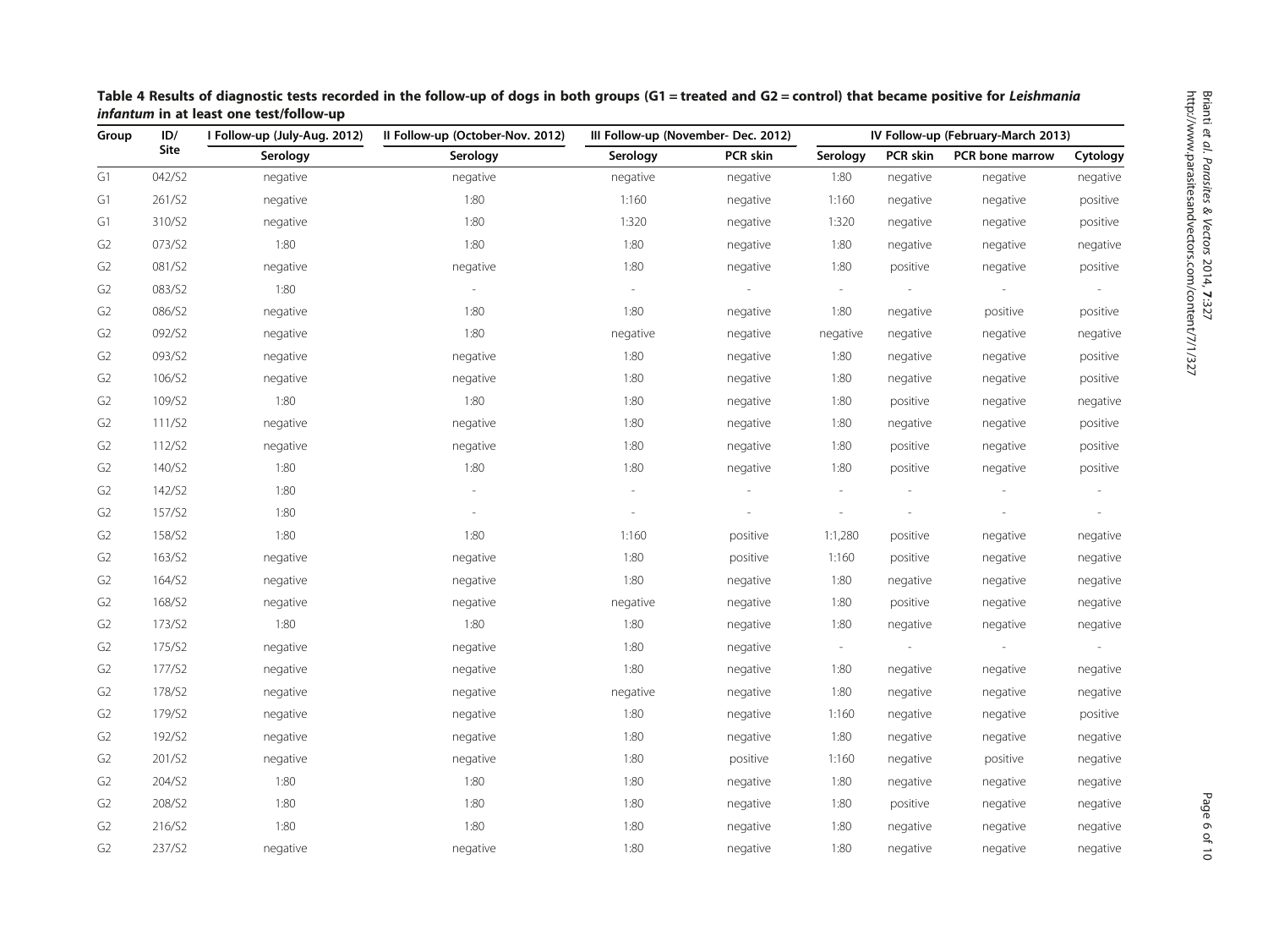| G <sub>2</sub> | 272/S2 | 1:80     | 1:80     | 1:160    | negative | 1:160                    | negative | negative | negative |
|----------------|--------|----------|----------|----------|----------|--------------------------|----------|----------|----------|
| G <sub>2</sub> | 273/S2 | 1:80     | 1:80     | 1:160    | negative | $\overline{\phantom{a}}$ |          |          |          |
| G <sub>2</sub> | 277/S2 | negative | negative | 1:80     | negative | 1:80                     | negative | negative | negative |
| G <sub>2</sub> | 298/S2 | negative | negative | 1:80     | negative | 1:80                     | negative | negative | negative |
| G <sub>2</sub> | 018/S1 | negative | negative | 1:80     | negative | 1:80                     | negative | negative | negative |
| G <sub>2</sub> | 021/S1 | negative | negative | 1:80     | negative | 1:80                     | negative | negative | negative |
| G <sub>2</sub> | 022/S1 | negative | negative | 1:160    | positive | 1:160                    | negative | negative | negative |
| G <sub>2</sub> | 051/S1 | negative | negative | 1:80     | negative | 1:80                     | negative | negative | negative |
| G <sub>2</sub> | 062/S1 | negative | negative | negative | negative | 1:80                     | negative | negative | negative |
| G <sub>2</sub> | 063/S1 | negative | negative | 1:80     | negative | 1:80                     | negative | negative | negative |
| G <sub>2</sub> | 064/S1 | negative | negative | 1:80     | negative | 1:80                     | negative | negative | negative |
| G <sub>2</sub> | 065/S1 | negative | negative | 1:80     | negative | 1:80                     | negative | negative | positive |
| G <sub>2</sub> | 087/S1 | 1:80     | 1:80     | 1:80     | negative | 1:80                     | negative | negative | positive |
| G <sub>2</sub> | 100/S1 | negative | negative | 1:80     | negative | 1:80                     | negative | negative | negative |
| G <sub>2</sub> | 101/S1 | negative | negative | negative | negative | 1:80                     | negative | negative | negative |
| G <sub>2</sub> | 139/S1 | 1:80     | 1:160    | 1:320    | negative | 1:320                    | negative | negative | negative |
| G <sub>2</sub> | 140/S1 | negative | negative | negative | negative | 1:80                     | negative | negative | negative |
| G <sub>2</sub> | 143/S1 | negative | negative | 1:160    | positive | 1:320                    | positive | negative | negative |
| G <sub>2</sub> | 144/S1 | negative | negative | 1:80     | negative | 1:80                     | positive | negative | negative |

Table 4 Results of diagnostic tests recorded in the follow-up of dogs in both groups (G1 = treated and G2 = control) that became positive for Leishmania infantum in at least one test/follow-up (Continued)

For serology (IFAT) the highest dilution titer is reported.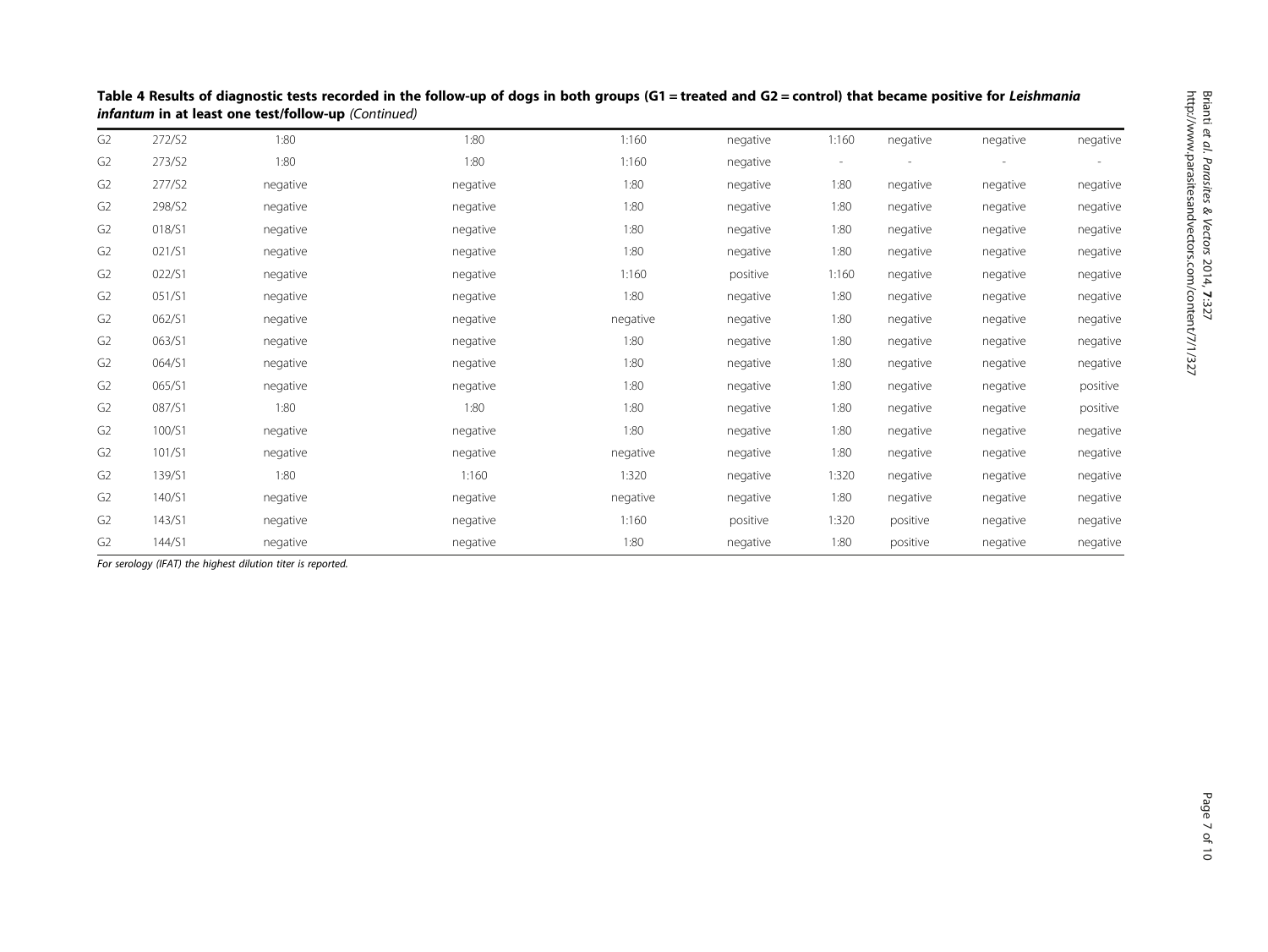<span id="page-7-0"></span>

Figure 2 A control dog showing clinical signs of leishmaniosis (i.e. dry exfoliative dermatitis) at the last follow-up (D300).

protection below 100%. It is accepted that the mechanism through which the collar protects dogs against Leishmania infection is the anti-feeding effect of flumethrin that reduces the number of sand flies bites and, in turn, the infection challenge [[30](#page-9-0)]. In the same way, it has been demonstrated that a small number of sand flies may effectively feed on collared dogs, as demonstrated in a study with dogs wearing deltamethrin-impregnated collars [[41](#page-9-0)]. Nonetheless, most sand flies fed on collared dogs will die in a few hours [[41](#page-9-0)]. Thus, it may be concluded that even if some collared dogs may become infected if bitten by an infected sand fly, they will hardly ever contribute to transmission of the infection to other dogs. Indeed, most sand flies will be repelled when in contact with a collared dog and the few that will be able to feed on them will die shortly afterwards.

The percentage efficacy of the collar containing imidacloprid (10%) and flumethrin (4.5%) against L. infantum infection recorded in young dogs (100%) [[30](#page-9-0)] or in the present study (93.4%) is higher than that obtained using a deltamethrin-impregnated collar, which yielded a maximum 86% after two consecutive seasons in southern Italy [[19,20](#page-8-0)]. This might be due to the longer residual effect of the imidacloprid/flumethrin collar

(up to 8 months) than the deltamethrin collar (up to 5 months) as a result of the slow-release mechanism of the first device. In the present study, treated dogs wore the collar for up to eight months (from May to December). Accordingly, sand fly species that are competent vectors of L. infantum (P. perniciosus, P. perfiliewi and P. neglectus) were captured from June to October and from May to November at sites S1 and S2, respectively. The retrieval of a single specimen of P. sergenti in S2 is also of interest considering that this species is involved in the transmission of Leishmania tropica, the aetiological agent of human cutaneous leishmaniosis in the Middle East and Africa [\[2](#page-8-0)].

Despite the protracted period for which the collars were worn and the typology of the treated animals, i.e. sheltered dogs living in collective pens separated by iron wire meshes, no side effects or accidents were recorded during the study. The percentage (22.5%) of collar replacements observed in this study is similar to that reported in a previous investigation involving the same collar [[30\]](#page-9-0). In fact, the dogs that had lost the collar were mainly young, probably very playful and lively animals.

# Conclusions

The slow-release collar containing a combination of 10% imidacloprid and 4.5% flumethrin tested in this study proved to be safe and highly effective (90.5–100%) in preventing L. infantum infection in a large and heterogeneous group of dogs. The labeled protection conferred by a single collar (eight months) spanned an entire sand fly season in the examined area, where competent sand flies are active from May to November. Therefore, the regular use of collars, at least during the sand fly season, may be regarded as a reliable and sustainable strategy for the control of leishmaniosis in dogs living in or travelling to an area endemic for CanL.

| Study day                        | Number of dogs in the cohort |                       | Number of new cases   |                       |                       | Dog-months of follow-up  | Incidence density rate/year |                       |
|----------------------------------|------------------------------|-----------------------|-----------------------|-----------------------|-----------------------|--------------------------|-----------------------------|-----------------------|
|                                  | G1                           | G2                    | G1                    | G <sub>2</sub>        | G1                    | G2                       | G1                          | G2                    |
|                                  | (Site S1/<br>Site S2)        | (Site S1/<br>Site S2) | (Site S1/<br>Site S2) | (Site 51/<br>Site S2) | (Site S1/<br>Site S2) | (Site S1/<br>Site S2)    | (Site S1/<br>Site S2)       | (Site S1/<br>Site S2) |
| Inclusion (D0)                   | 102 (35/67)                  | 117 (38/79)           |                       |                       | ٠                     | $\overline{\phantom{a}}$ |                             |                       |
| Follow-up<br>$(D90 \pm 10)$      | 102 (35/67)                  | 117 (38/79)           | 0(0/0)                | 15(2/13)              | 299.9 (97.7/202.3)    | 341.6 (103.4/238.6)      | 0.0(0.0/0.0)                | 52.7 (23.2/65.4)      |
| II Follow-up<br>$(D180 \pm 10)$  | 91 (30/61)                   | 100 (36/64)           | 2(0/2)                | 2(0/2)                | 273.9 (91.8/182.4)    | 308.0 (115.9/192.0)      | 8.8(0.0/13.2)               | 7.8(0.0/12.6)         |
| III Follow-up<br>$(D210 \pm 10)$ | 86 (30/56)                   | 95 (36/59)            | 0(0/0)                | 25(10/15)             | 81.7 (29.1/52.1)      | 89.30 (34.9/55.5)        | 0.0(0.0/0.0)                | 336.0 (343.6/324.6)   |
| IV Follow-up<br>$(D300 \pm 10)$  | 84 (30/54)                   | 67(26/41)             | 1(0/1)                | 5(3/2)                | 242.8 (87.0/155.5)    | 190.3 (75.4/115.2)       | 4.9(0.0/7.7)                | 31.5 (47.8/20.8)      |
| Total                            |                              |                       | 3                     | 47 (15/32)            | 898.3 (305.6/592.3)   | 929.2 (329.6/601.3)      | 4.0(0.0/6.1)                | 60.7 (54.6/63.9)      |

Table 5 Incidence density rate for leishmaniosis in collared (G1) and uncollared control (G2) dogs calculated for each follow-up in the study

Site S1 = Messina shelter; Site S2 = Augusta shelter.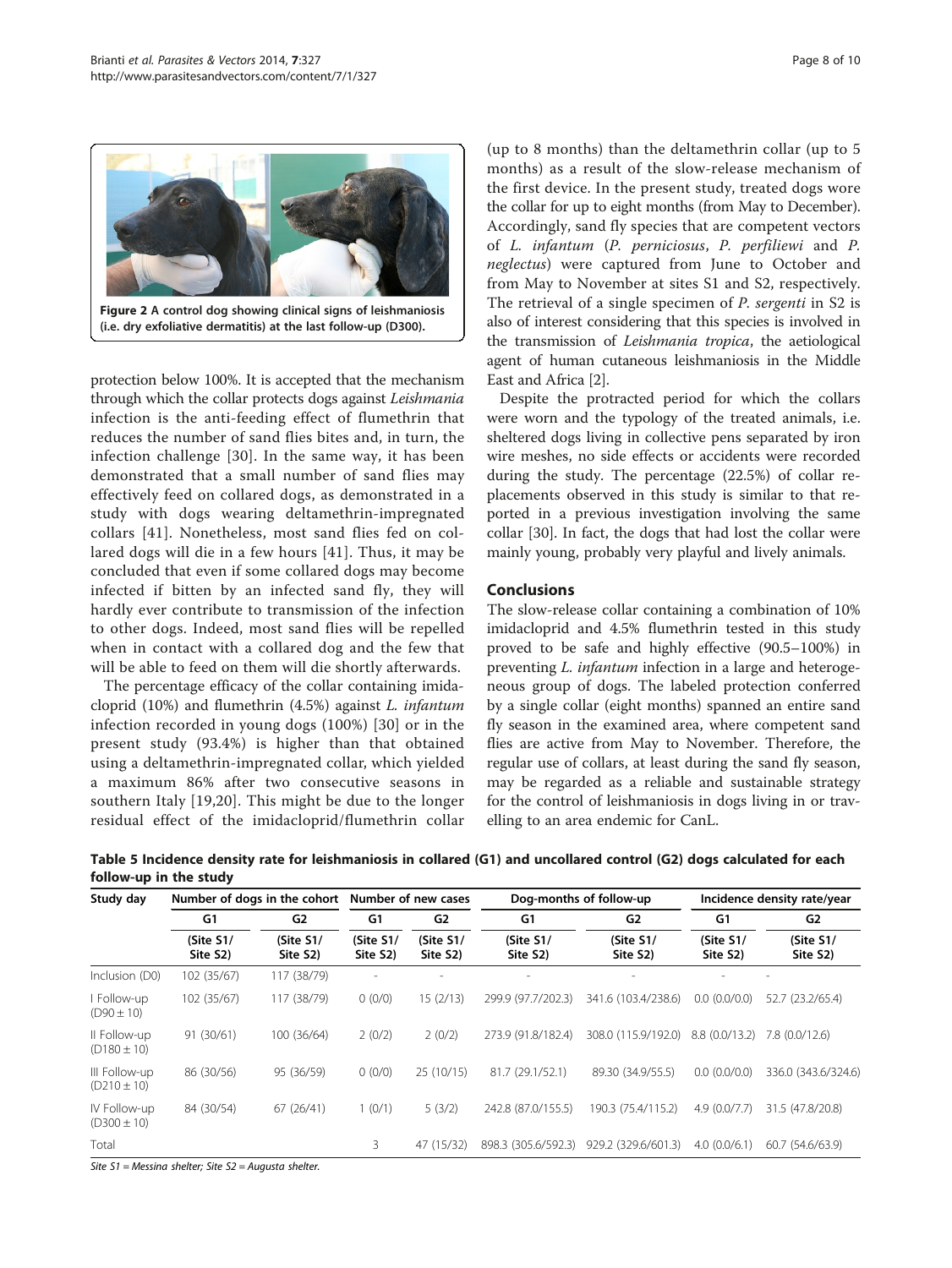#### <span id="page-8-0"></span>Competing interests

DS is an employee of Bayer Animal Health GmbH, Leverkusen, Germany. ARCOBLU S.R.L. is an independent Contract Research Organization, which was contracted to manage and monitor this study. FSB is the project manager of ARCOBLU S.R.L. All authors voluntarily publish this article and have no personal interest in this trial other than publishing the scientific findings.

#### Authors' contributions

EB, DO, FDT, DS and FSB conceived and designed the survey. EB, GG, EN, LF, CP, VDT, MSL carried out the field survey and laboratory work. GG performed the entomological study. FSB monitored the study. FSB and GC performed the statistical analysis of data. EB and DO drafted the first version of the manuscript. All authors have contributed to the revision of the manuscript and approved its final version.

#### Acknowledgements

Sebastiano Ficara and Raimondo Gissara of the local sanitary authority (Dipartimento Veterinario ASP 8, Siracusa) are thanked for their work with the administrative procedures of the study. The authors are indebted to the staff of the animal shelters and to the veterinarians, Giuseppe Cicero (practitioner in Augusta) and Alessandro Taormina (practitioner in Messina), who have participated in this study. Arcoblu's personnel are thanked for the coordination of the project.

#### Author details

<sup>1</sup>Dipartimento di Scienze Veterinarie, Università degli Studi di Messina, Polo Universitario Annunziata, 98168 Messina, Italy. <sup>2</sup>Arcoblu s.r.l., Via Alessandro Milesi 5, 20133 Milano, Italy. <sup>3</sup>Dipartimento di Medicina Veterinaria, Università degli Studi di Bari, Strada Provinciale per Casamassima, 70010 Valenzano, Bari, Italy. <sup>4</sup>Departamento de Imunologia, Centro de Pesquisas Aggeu Magalhães, Recife, Brazil. <sup>5</sup>Istituto Zooprofilattico Sperimentale delle Venezie, Laboratorio di Parassitologia, Legnaro, Italy. <sup>6</sup>Bayer Animal Health GmbH, Leverkusen, Germany.

#### Received: 31 May 2014 Accepted: 30 June 2014 Published: 14 July 2014

#### References

- 1. Dantas-Torres F, Solano-Gallego L, Baneth G, Ribeiro VM, de Paiva-Cavalcanti M, Otranto D: Canine leishmaniosis in the old and new worlds: unveiled similarities and differences. Trends Parasitol 2012, 28:531-538.
- 2. Gramiccia M, Gradoni L: The current status of zoonotic leishmaniases and approaches to disease control. Int J Parasitol 2005, 35:1169–1180.
- 3. Dujardin JC, Campino L, Canavate C, Dedet JP, Gradoni L, Soteriadou K, Mazeris A, Ozbel Y, Boelaert M: Spread of vector-borne diseases and neglect of Leishmaniasis, Europe. Emerg Infect Dis 2008, 14:1013–1018.
- 4. Alvar J, Vélez ID, Bern C, Herrero M, Desjeux P, Cano J, Jannin J, den Boer M: Leishmaniasis worldwide and global estimates of its incidence. PLoS ONE 2012, 7:e35671.
- 5. Gramiccia M: Recent advances in leishmaniosis in pet animals: epidemiology, diagnostics and anti-vectorial prophylaxis. Vet Parasitol 2011, 181:23–30.
- 6. Maroli M, Rossi L, Baldelli R, Capelli G, Ferroglio E, Genchi C, Gramiccia M, Mortarino M, Pietrobelli M, Gradoni L: The northward spread of leishmaniasis in Italy: evidence from retrospective and ongoing studies on the canine reservoir and phlebotomine vectors. Trop Med Int Health 2008, 13:256–264.
- 7. Baneth G, Koutinas AF, Solano-Gallego L, Bourdeau P, Ferrer L: Canine leishmaniosis - new concepts and insights on an expanding zoonosis: part one. Trends Parasitol 2008, 24:324-330.
- Dujardin JC: Risk factors in the spread of leishmaniases: towards integrated monitoring? Trends Parasitol 2006, 22:4–6.
- 9. Michalsky EM, Rocha MF, da Rocha Lima AC, França-Silva JC, Pires MQ, Oliveira FS, Pacheco RS, dos Santos SL, Barata RA, Romanha AJ, Fortes-Dias CL, Dias ES: Infectivity of seropositive dogs, showing different clinical forms of leishmaniasis, to Lutzomyia longipalpis phlebotomine sand flies. Vet Parasitol 2007, 147:67–76.
- 10. Miró G, Cardoso L, Pennisi MG, Oliva G, Baneth G: Canine leishmaniosis new concepts and insights on an expanding zoonosis: part two. Trends Parasitol 2008, 24:371–377.
- 11. Otranto D, Paradies P, de Caprariis D, Stanneck D, Testini G, Grimm F, Deplazes P, Capelli G: Toward diagnosing Leishmania infantum infection in asymptomatic dogs in an area where leishmaniasis is endemic. Clin Vaccine Immunol 2009, 16:337–343.
- 12. Miró G, Gálvez R, Fraile C, Descalzo MA, Molina R: Infectivity to Phlebotomus perniciosus of dogs naturally parasitized with Leishmania infantum after different treatments. Parasit Vectors 2011, 4:52.
- 13. Otranto D, Dantas-Torres F: The prevention of canine leishmaniasis and its impact on public health. Trends Parasitol 2013, 29:339–345.
- 14. Nogueira FS, Moreira MA, Borja-Cabrera GP, Santos FN, Menz I, Parra LE, Xu Z, Chu HJ, Palatnik-de-Sousa CB, Luvizotto MC: Leishmune 1 vaccine blocks the transmission of canine visceral leishmaniasis: absence of Leishmania parasite in blood, skin and lymph nodes of vaccinated exposed dogs. Vaccine 2005, 23:4805–4810.
- 15. Palatnik-de-Sousa CB, Silva-Antunes I, Morgado Ade A, Menz I, Palatnik M, Lavor C: Decrease of the incidence of human and canine visceral leishmaniasis after dog vaccination with Leishmune in Brazilian endemic areas. Vaccine 2009, 27:3505–3512.
- 16. Moreno J, Vouldoukis I, Martin V, McGahie D, Cuisinier AM, Gueguen S: Use of a LiESP/QA-21 vaccine (CaniLeish) stimulates an appropriate Th1-dominated cell-mediated immune response in dogs. PLoS Negl Trop Dis 2012, 6:e1683.
- 17. Moreno J, Vouldoukis I, Schreiber P, Martin V, McGahie D, Gueguen S, Cuisinier AM: Primary vaccination with the LiESP/QA-21 vaccine (CaniLeish®) produces a cell-mediated immune response which is still present 1 year later. Vet Immunol Immunopathol 2014, 158:199-207.
- 18. Gavgani AS, Hodjati MH, Mohite H, Davies CR: Domestic dog ownership in Iran is a risk factor for human infection with Leishmania infantum. Am J Trop Med Hyg 2002, 67:511–515.
- 19. Maroli M, Mizzon V, Siragusa C, D'Orazi A, Gradoni L: Evidence for an impact on the incidence of canine leishmaniasis by the mass use of deltamethrin-impregnated dog collars in Southern Italy. Med Vet Entomol 2001, 15:358–363.
- 20. Foglia Manzillo V, Oliva G, Pagano A, Manna L, Maroli M, Gradoni L: Deltamethrin-impregnated collars for the control of canine leishmaniasis: evaluation of the protective effect and influence on the clinical outcome of Leishmania infection in kennelled stray dogs. Vet Parasitol 2006, 142:142–145.
- 21. Otranto D, Paradies P, Lia RP, Latrofa MS, Testini G, Cantacessi C, Mencke N, Galli G, Capelli G, Stanneck D: Efficacy of a combination of 10% imidacloprid/50% permethrin for the prevention of leishmaniasis in kennelled dogs in an endemic area. Vet Parasitol 2007, 144:270–278.
- 22. Ferroglio E, Poggi M, Trisciuoglio A: Evaluation of 65% permethrin spot-on and deltamethrin-impregnated collars for canine Leishmania infantum infection prevention. Zoonoses Publ Health 2008, 55:145–148.
- 23. Otranto D, de Caprariis D, Lia RP, Tarallo V, Lorusso V, Testini G, Dantas-Torres F, Latrofa S, Diniz PP, Mencke N, Maggi RG, Breitschwerdt E, Capelli G, Stanneck D: Prevention of endemic canine vector-borne diseases using imidacloprid 10% and permethrin 50% in young dogs: a longitudinal field study. Vet Parasitol 2010, 172:323–332.
- 24. Stanneck D, Ebbinghaus-Kintscher U, Schoenhense E, Kruedewagen EM, Turberg A, Leisewitz A, Jiritschka W, Krieger KJ: The synergistic action of imidacloprid and flumethrin and their release kinetics from collars applied for ectoparasite control in dogs and cats. Parasit Vectors 2012, 5:73.
- 25. Stanneck D, Rass J, Radeloff I, Kruedewagen E, Le Sueur C, Hellmann K, Krieger K: Evaluation of the long-term efficacy and safety of an imidacloprid 10%/flumethrin 4.5% polymer matrix collar (Seresto®) in dogs and cats naturally infested with fleas and/or ticks in multicentre clinical field studies in Europe. Parasit Vectors 2012, 5:66.
- 26. Brianti E, Falsone L, Napoli E, Prudente C, Gaglio G, Giannetto S: Efficacy of a combination of 10% imidacloprid and 4.5% flumethrin (Seresto®) in slow release collars to control ticks and fleas in highly infested dog communities. Parasit Vectors 2013, 6:210.
- 27. Dantas-Torres F, Capelli G, Giannelli A, Ramos RA, Lia RP, Cantacessi C, de Caprariis D, De Tommasi AS, Latrofa MS, Lacasella V, Tarallo VD, Di Paola G, Qurollo B, Breitschwerdt E, Stanneck D, Otranto D: Efficacy of an imidacloprid/flumethrin collar against fleas, ticks and tick-borne pathogens in dogs. Parasit Vectors 2013, 6:245.
- 28. Fourie JJ, Stanneck D, Jongejan F: Prevention of transmission of Babesia canis by Dermacentor reticulatus ticks to dogs treated with an imidacloprid/flumethrin collar. Vet Parasitol 2013, 192:273–278.